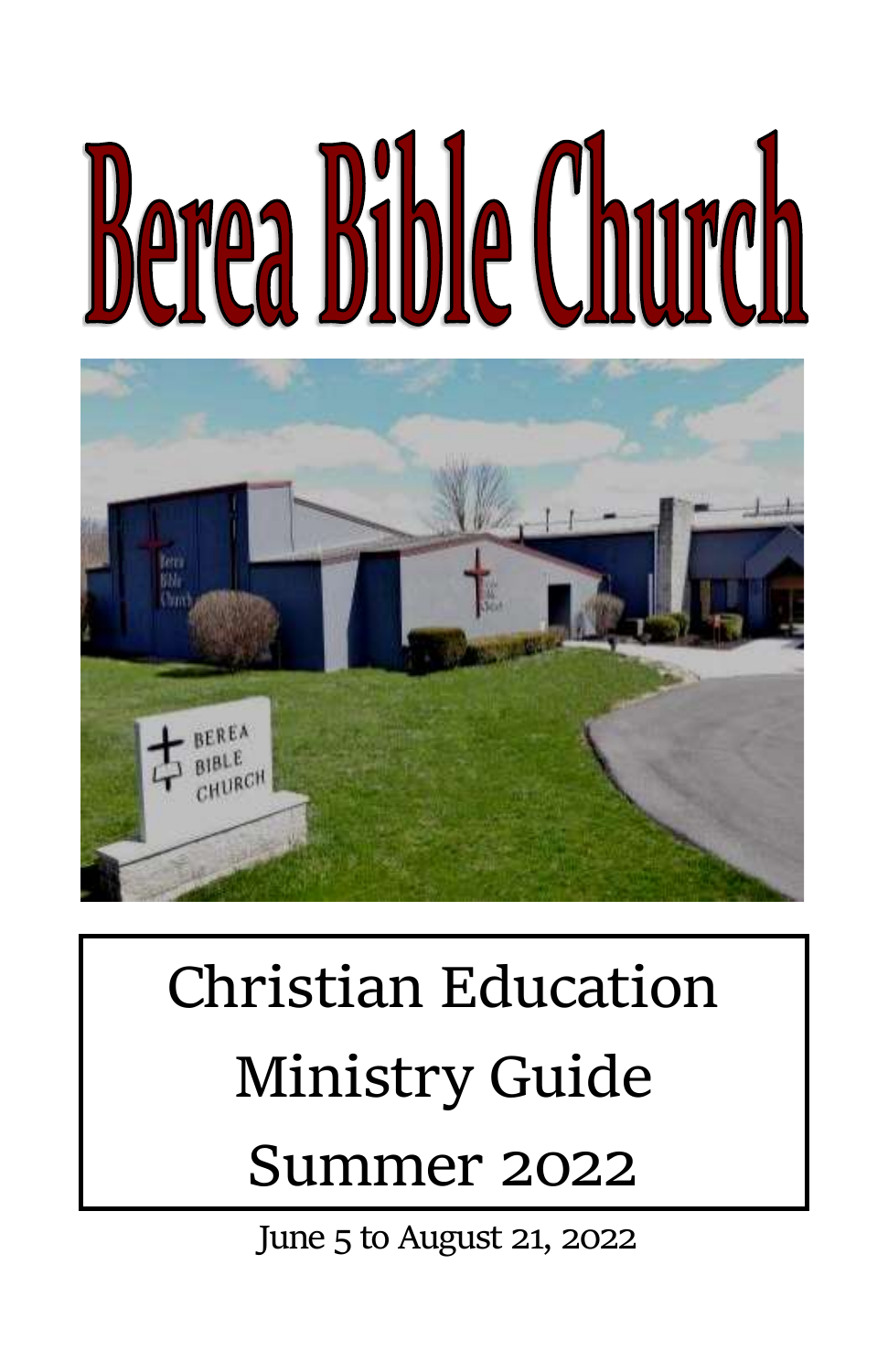Berea Family and Guests,

Berea Bible Church takes the Bible's call to disciple one another seriously. 2 Timothy 3:16 tells us, "All Scripture is breathed out by God and profitable for teaching, for reproof, for correction, and for training in righteousness." With God's Word as the foundation for our educational programming, we desire to come alongside parents as they teach and train their children, and challenge adults to grow more closely into the image of Christ.

We encourage you to view this guide to gain a deeper understanding of the various Christian education ministries we have at Berea. Our hope is that you and your family find these offerings to be engaging, challenging, and relevant for today's world.

| Pastor Brian Miller | Mark Gainer                        |
|---------------------|------------------------------------|
| Senior Pastor       | Elder/Sunday School Superintendent |

### **Adult Sunday School**

These multi-generational classes, allow adults in a variety of stages of life to come together weekly to study God's Word, and gain practical applications to use in their daily lives. Each quarter, Berea is pleased to offer "electives" which allow for adults to choose a course of most interest to them.

#### **Summer Quarter Adult Elective Offerings**

**Exodus: A 12 Week Study** Teachers: Pastor Reed Waggoner and Dana Love

Exodus is a fascinating book full of adventure, clearly showing the hand of God in lives of the Israelite nation. Tracing the journey of the Israelites from their escape from slavery in Egypt toward the Promised Land, there are many applications appropriate for today. Using *Moses and the Gods of Egypt* as the guide for this study, participants will study the life of Moses through the larger context of the book of Exodus, and be reminded of the sovereignty of God, see God's provision for His people, and be challenged to obey God's Word.

> **Pneumatology: Understanding and Living By the Holy Spirit** Teacher: Mark Gainer

Christians acknowledge the Holy Spirit as a part of the Trinity, but few truly understand the depth of His work. This doctrinal study presents the Bible's teaching on the Holy Spirit. It traces His ministries throughout the Bible and especially emphasizes His work today. Learners will gain a solid Biblical understanding of the Holy Spirit and will be challenged to live according to His power as they serve God.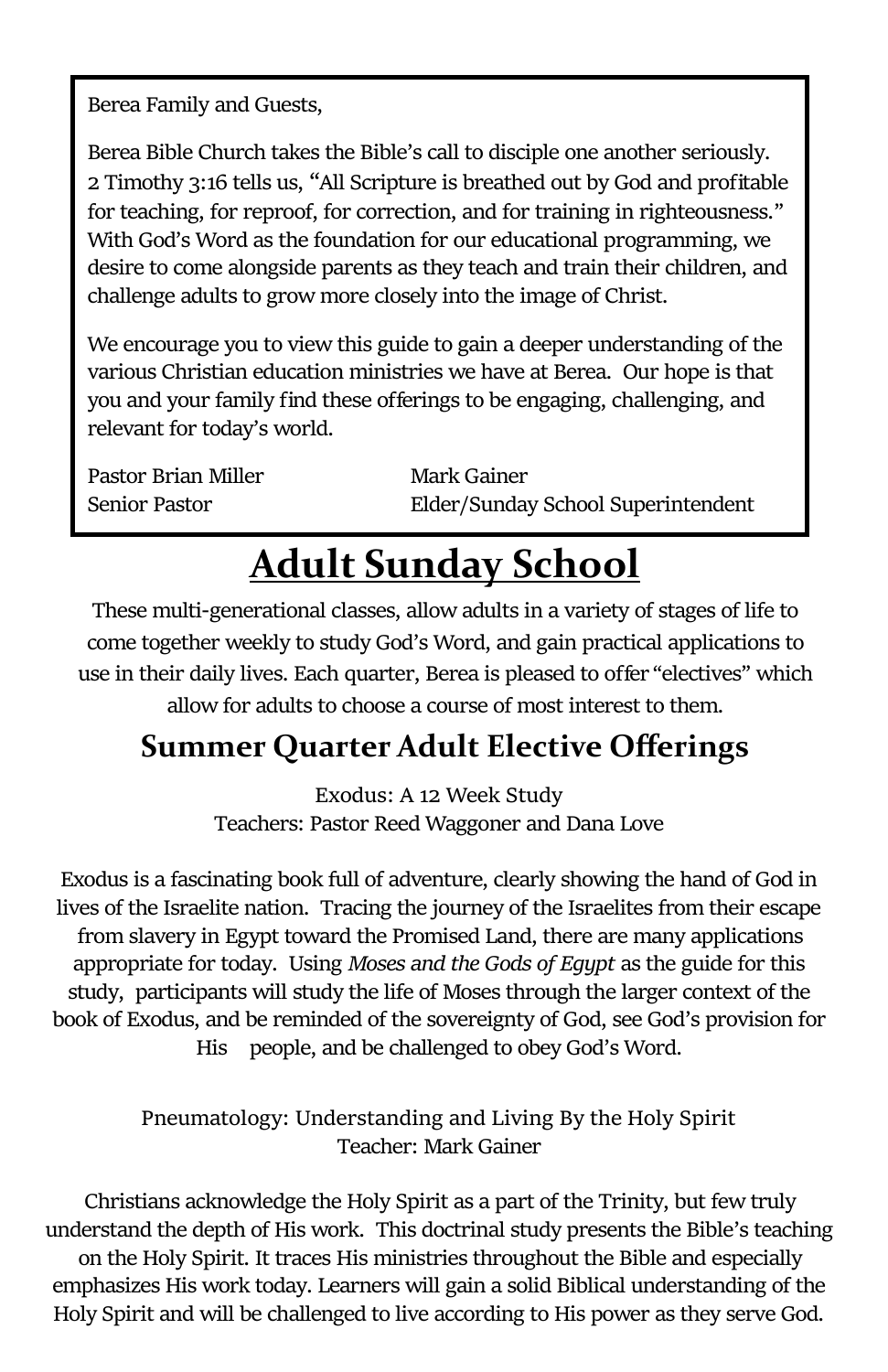## **Children's Sunday School**

**Nursery: Infant to 2 Years Old**

Our workers are trained to provide a safe, loving, and secure environment for all children. We provide both a secure and sanitary nursery in order to allow parents to give their full attention toward worshiping and serving Berea.

**Toddlers: 2 and 3 Year Olds**

Teacher: Eliza Schlattmann

Our toddlers will learn that God helps us serve Him. They will learn about serving God through studying the lives of Peter and Paul.

> **Beginners: 4 and 5 Year Olds (Kindergarten)** Teacher: Jeannette Miller and Ashley Waggoner

Throughout the Summer, our beginners will learn that God rewards. Using the book of Acts, students will learn that Christ started, built, and rewards the church.

> **Primary: 1st and 2nd Grade** Teacher: Tammy Kitselman

First and second graders will learn how God has built His church. Using the book of Acts, students will trace the church's beginning, it's spread, and will briefly study Christ's return for His church.

> **Middlers: 3rd and 4th Grade** Teacher: Ellen Williams

This quarter, our third and fourth grade graders will look at the letters to the early churches and God's plan for the future using the book of Revelation.

> **Juniors: 5th and 6th Grade** Teacher: Glenn and Debbie Izer

Fifth and sixth graders will be focusing in on the theme that God is worth sharing.

Over the course of the study, they'll learn about the church's function, and it's

future.

**Junior High/High School: Grades 7-12**

Teachers: Sam Watkins and Justin Schlattmann

Berea's Youth will learn how to be good readers of Acts, tracing the early growth of the church, marked by the powerful work of the Holy Spirit and the spread of the Gospel to all peoples. We will discover why this book is relevant and necessary for God's Church two thousand years later.

**Please Note:** All Children's Ministry workers have undergone and obtained a "clear" background check.